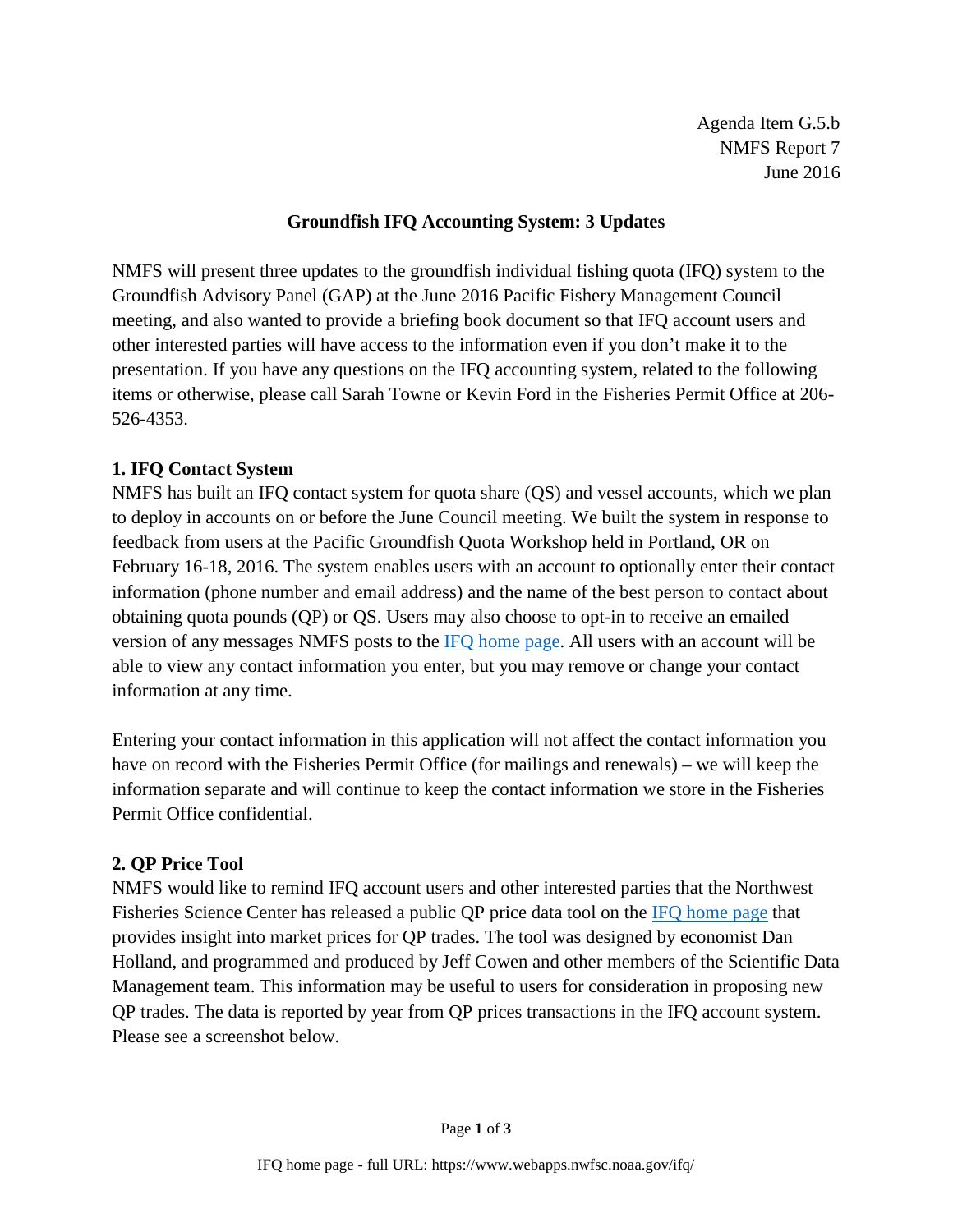|                               | PACIFIC COAST GROUNDFISH<br>INDIVIDUAL FISHING QUOTA |                                         |                                                                                                                                                                                                                                                                                                                                               |                          |                        |                   |                 |
|-------------------------------|------------------------------------------------------|-----------------------------------------|-----------------------------------------------------------------------------------------------------------------------------------------------------------------------------------------------------------------------------------------------------------------------------------------------------------------------------------------------|--------------------------|------------------------|-------------------|-----------------|
|                               |                                                      |                                         |                                                                                                                                                                                                                                                                                                                                               |                          |                        |                   | <b>Notices</b>  |
| All Messages                  | Quota Share Account Balance                          | <b>Vessel Account Balance</b>           | Quota Share Calculator                                                                                                                                                                                                                                                                                                                        |                          | Quota Pound Price Data |                   |                 |
| over time.                    |                                                      |                                         | <b>Quota Pound Price Data</b><br>The Quota Pound Price Data Tab gives insight into market prices for QP trades for consideration in proposing new trades. This data is reported from<br>the QP price transactions in the IFQ system, and we encourage participants to provide accurate price data so that this report will become more useful |                          |                        |                   |                 |
| Quota Year                    | 2015<br>$\blacktriangledown$                         | Search By Species                       |                                                                                                                                                                                                                                                                                                                                               | $\overline{\phantom{a}}$ | Search                 | Clear All Filters |                 |
|                               |                                                      |                                         |                                                                                                                                                                                                                                                                                                                                               |                          |                        |                   | <b>EXCEL</b>    |
|                               |                                                      |                                         |                                                                                                                                                                                                                                                                                                                                               |                          |                        |                   |                 |
| Quota Year                    | <b>IFQ Species</b>                                   |                                         |                                                                                                                                                                                                                                                                                                                                               | Price / lb.              |                        | <b>Trades YTD</b> |                 |
| 2015                          | Arrowtooth flounder                                  |                                         |                                                                                                                                                                                                                                                                                                                                               |                          | \$0.01                 |                   | 19              |
| 2015                          | Bocaccio rockfish South of 40'10' N.                 |                                         |                                                                                                                                                                                                                                                                                                                                               | \$0.27                   |                        |                   | 10              |
| 2015                          | Canary rockfish                                      |                                         |                                                                                                                                                                                                                                                                                                                                               | \$1.14                   |                        |                   | 29              |
| 2015                          |                                                      | Chilipepper rockfish South of 40'10' N. |                                                                                                                                                                                                                                                                                                                                               | \$0.02                   |                        |                   |                 |
| 2015                          | Cowcod South of 40'10' N.                            |                                         |                                                                                                                                                                                                                                                                                                                                               | Not Enough Data          |                        |                   | Not Enough Data |
| Darkblotched rockfish<br>2015 |                                                      | \$0.52                                  |                                                                                                                                                                                                                                                                                                                                               |                          | 22                     |                   |                 |
| 2015                          | Dover sole                                           |                                         |                                                                                                                                                                                                                                                                                                                                               | Not Enough Data          |                        |                   | Not Enough Data |
| 2015                          | English sole                                         |                                         |                                                                                                                                                                                                                                                                                                                                               | Not Enough Data          |                        |                   | Not Enough Data |
| 2015                          | Lingcod North of 40'10' N.                           |                                         | Not Enough Data                                                                                                                                                                                                                                                                                                                               |                          |                        |                   | Not Enough Data |
| 2015                          | Lingcod South of 40'10' N.                           |                                         | \$0.01                                                                                                                                                                                                                                                                                                                                        |                          |                        |                   |                 |
| 2015                          | Longspine thornyheads North of 34'27' N.             |                                         | \$0.03                                                                                                                                                                                                                                                                                                                                        |                          |                        |                   |                 |
|                               | Minor shelf rockfish North of 40'10' N.              |                                         |                                                                                                                                                                                                                                                                                                                                               |                          | Not Enough Data        |                   | Not Enough Data |
| 2015                          |                                                      |                                         |                                                                                                                                                                                                                                                                                                                                               |                          |                        |                   |                 |
| 2015                          | Minor shelf rockfish South of 40'10' N.              |                                         |                                                                                                                                                                                                                                                                                                                                               |                          | Not Enough Data        |                   | Not Enough Data |
| 2015                          | Minor slope rockfish North of 40'10' N.              |                                         |                                                                                                                                                                                                                                                                                                                                               |                          | \$0.02                 |                   |                 |

We encourage IFQ program participants to provide accurate price data when you initiate QP and QS transfers (both at the individual species level and the total transaction level). Please see a screenshot of where to enter QP price info below. Providing price information will help improve the QP price reports over time, and may enable us to create similar reports for QS prices. We currently do not have enough information on QS prices to report them without breaking Magnuson-Stevens Act confidentiality rules.



Page **2** of **3**